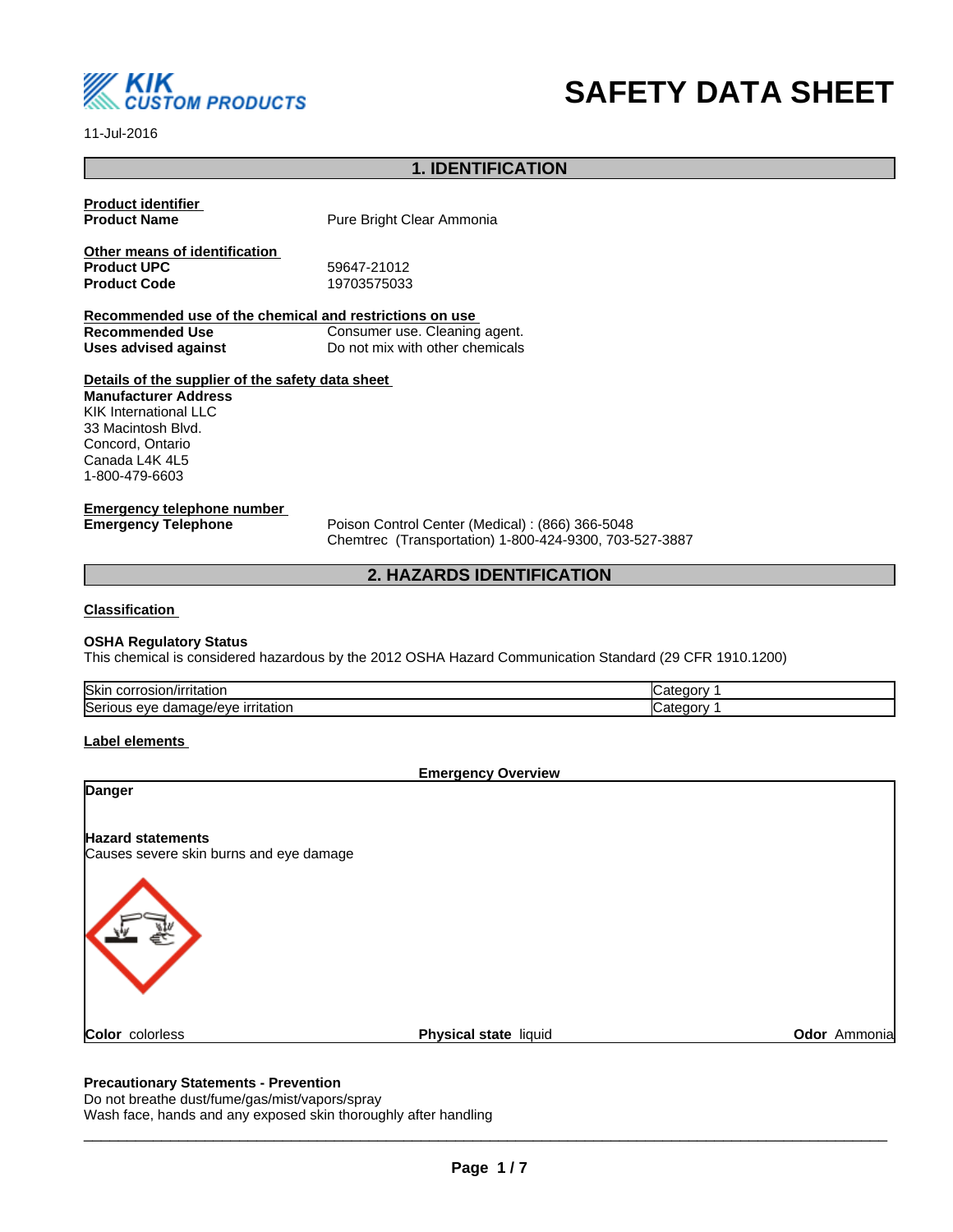Wear protective gloves/protective clothing/eye protection/face protection

## **Precautionary Statements - Response**

Immediately call a POISON CENTER or doctor/physician

IF IN EYES: Rinse cautiously with water for several minutes. Remove contact lenses, if present and easy to do. Continue rinsing. Immediately call a POISON CENTER or doctor/physician

 $\overline{\phantom{a}}$  ,  $\overline{\phantom{a}}$  ,  $\overline{\phantom{a}}$  ,  $\overline{\phantom{a}}$  ,  $\overline{\phantom{a}}$  ,  $\overline{\phantom{a}}$  ,  $\overline{\phantom{a}}$  ,  $\overline{\phantom{a}}$  ,  $\overline{\phantom{a}}$  ,  $\overline{\phantom{a}}$  ,  $\overline{\phantom{a}}$  ,  $\overline{\phantom{a}}$  ,  $\overline{\phantom{a}}$  ,  $\overline{\phantom{a}}$  ,  $\overline{\phantom{a}}$  ,  $\overline{\phantom{a}}$ 

IF ON SKIN (or hair): Remove/Take off immediately all contaminated clothing. Rinse skin with water/shower. Wash contaminated clothing before reuse

IF INHALED: Remove victim to fresh air and keep at rest in a position comfortable for breathing. Immediately call a POISON CENTER or doctor/physician

IF SWALLOWED: Rinse mouth. DO NOT induce vomiting

#### **Precautionary Statements - Storage**

Keep out of reach of children. Store in a well-ventilated place. Store in a closed container.

#### **Precautionary Statements - Disposal**

Dispose of contents/container to an approved waste disposal plant

## **Hazards not otherwise classified (HNOC)**

Not applicable

## **Other Information**

0.17727% of the mixture consists of ingredient(s) of unknown toxicity

## **3. COMPOSITION/INFORMATION ON INGREDIENTS**

## **Mixture**

| Chemical<br>∣ Name | CAS.<br>`5 NO.  | $\mathbf{a}$<br>'Moir |
|--------------------|-----------------|-----------------------|
| Ammonia            | $\sim$<br>7664- |                       |

| <b>4. FIRST AID MEASURES</b>                                |                                                                                                                                |  |  |
|-------------------------------------------------------------|--------------------------------------------------------------------------------------------------------------------------------|--|--|
| <b>Description of first aid measures</b>                    |                                                                                                                                |  |  |
| Eye contact                                                 | Rinse thoroughly with plenty of water for at least 15 minutes, lifting lower and upper eyelids.<br>Consult a physician.        |  |  |
| <b>Skin contact</b>                                         | Wash skin with soap and water. If symptoms persist, call a physician.                                                          |  |  |
| <b>Inhalation</b>                                           | Remove to fresh air.                                                                                                           |  |  |
| Ingestion                                                   | Do NOT induce vomiting. Clean mouth with water and drink afterwards plenty of water. If<br>symptoms persist, call a physician. |  |  |
| Self-protection of the first aider                          | Use personal protective equipment as required.                                                                                 |  |  |
| Most important symptoms and effects, both acute and delayed |                                                                                                                                |  |  |
| <b>Symptoms</b>                                             | No information available.                                                                                                      |  |  |
|                                                             | Indication of any immediate medical attention and special treatment needed                                                     |  |  |
| Note to physicians                                          | Treat symptomatically.                                                                                                         |  |  |
|                                                             | <b>5. FIRE-FIGHTING MEASURES</b>                                                                                               |  |  |

## **Suitable extinguishing media**

Use extinguishing measures that are appropriate to local circumstances and the surrounding environment.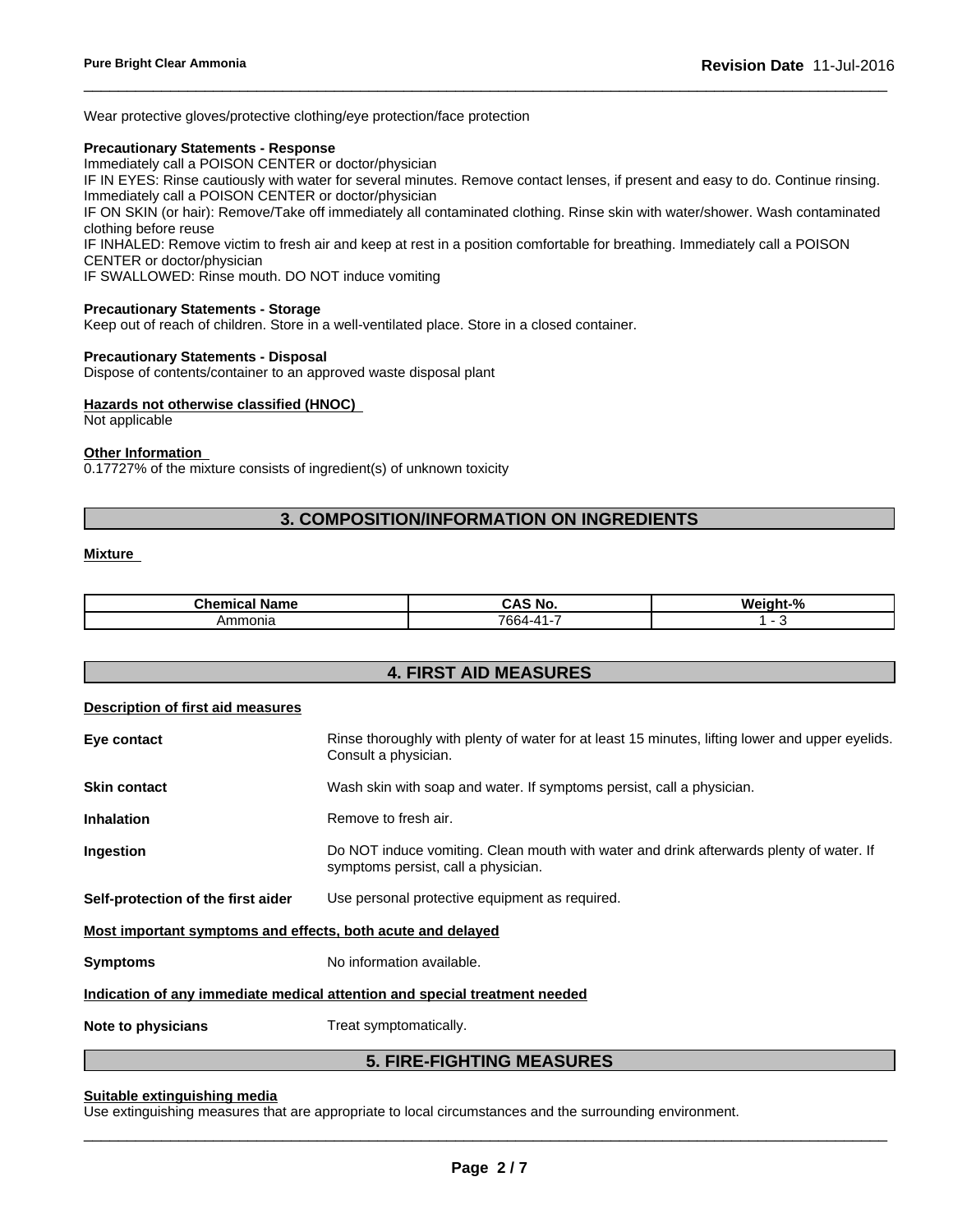## **Unsuitable extinguishing media** No information available.

## **Specific hazards arising from the chemical**

No information available.

## **Explosion data**

**Sensitivity to Mechanical Impact** None. **Sensitivity to Static Discharge** None.

## **Protective equipment and precautions for firefighters**

As in any fire, wear self-contained breathing apparatus pressure-demand, MSHA/NIOSH (approved or equivalent) and full protective gear.

## **6. ACCIDENTAL RELEASE MEASURES**

 $\overline{\phantom{a}}$  ,  $\overline{\phantom{a}}$  ,  $\overline{\phantom{a}}$  ,  $\overline{\phantom{a}}$  ,  $\overline{\phantom{a}}$  ,  $\overline{\phantom{a}}$  ,  $\overline{\phantom{a}}$  ,  $\overline{\phantom{a}}$  ,  $\overline{\phantom{a}}$  ,  $\overline{\phantom{a}}$  ,  $\overline{\phantom{a}}$  ,  $\overline{\phantom{a}}$  ,  $\overline{\phantom{a}}$  ,  $\overline{\phantom{a}}$  ,  $\overline{\phantom{a}}$  ,  $\overline{\phantom{a}}$ 

#### **Personal precautions, protective equipment and emergency procedures**

| <b>Personal precautions</b>                                  | Avoid contact with skin, eyes or clothing. Use personal protective equipment as required.<br>Ensure adequate ventilation, especially in confined areas. |  |  |
|--------------------------------------------------------------|---------------------------------------------------------------------------------------------------------------------------------------------------------|--|--|
| <b>Environmental precautions</b>                             |                                                                                                                                                         |  |  |
| <b>Environmental precautions</b>                             | See Section 12 for additional ecological information.                                                                                                   |  |  |
| Methods and material for containment and cleaning up         |                                                                                                                                                         |  |  |
| <b>Methods for containment</b>                               | Prevent further leakage or spillage if safe to do so.                                                                                                   |  |  |
| Methods for cleaning up                                      | Pick up and transfer to properly labeled containers.                                                                                                    |  |  |
|                                                              | <b>7. HANDLING AND STORAGE</b>                                                                                                                          |  |  |
| <b>Precautions for safe handling</b>                         |                                                                                                                                                         |  |  |
| Advice on safe handling                                      | Avoid contact with skin, eyes or clothing. Handle in accordance with good industrial hygiene<br>and safety practice.                                    |  |  |
| Conditions for safe storage, including any incompatibilities |                                                                                                                                                         |  |  |
| <b>Storage Conditions</b>                                    | Keep containers tightly closed in a dry, cool and well-ventilated place.                                                                                |  |  |
| Incompatible materials                                       | Chlorine-based bleaching agents.                                                                                                                        |  |  |
|                                                              | <u>a fynaelinf Calitnai Cinfrealli i nnatfatiall</u>                                                                                                    |  |  |

## **8. EXPOSURE CONTROLS/PERSONAL PROTECTION**

#### **Control parameters**

#### **Exposure Guidelines** .

| <b>Chemical Name</b> | <b>ACGIH TLV</b> | <b>OSHA PEL</b>                     | <b>NIOSH IDLH</b>         |
|----------------------|------------------|-------------------------------------|---------------------------|
| Ammonia              | STEL: 35 ppm     | TWA: 50 ppm                         | IDLH: 300 ppm             |
| 7664-41-7            | TWA: 25 ppm      | TWA: $35 \text{ mg/m}^3$            | TWA: 25 ppm               |
|                      |                  | (vacated) STEL: 35 ppm              | TWA: $18 \text{ mg/m}^3$  |
|                      |                  | (vacated) STEL: $27 \text{ mg/m}^3$ | STEL: 35 ppm              |
|                      |                  |                                     | STEL: $27 \text{ ma/m}^3$ |

*NIOSH IDLH Immediately Dangerous to Life or Health*

**Other Information** Vacated limits revoked by the Court of Appeals decision in AFL-CIO v.OSHA, 965 F.2d 962 (11th Cir., 1992).

 $\overline{\phantom{a}}$  ,  $\overline{\phantom{a}}$  ,  $\overline{\phantom{a}}$  ,  $\overline{\phantom{a}}$  ,  $\overline{\phantom{a}}$  ,  $\overline{\phantom{a}}$  ,  $\overline{\phantom{a}}$  ,  $\overline{\phantom{a}}$  ,  $\overline{\phantom{a}}$  ,  $\overline{\phantom{a}}$  ,  $\overline{\phantom{a}}$  ,  $\overline{\phantom{a}}$  ,  $\overline{\phantom{a}}$  ,  $\overline{\phantom{a}}$  ,  $\overline{\phantom{a}}$  ,  $\overline{\phantom{a}}$ 

## **Appropriate engineering controls**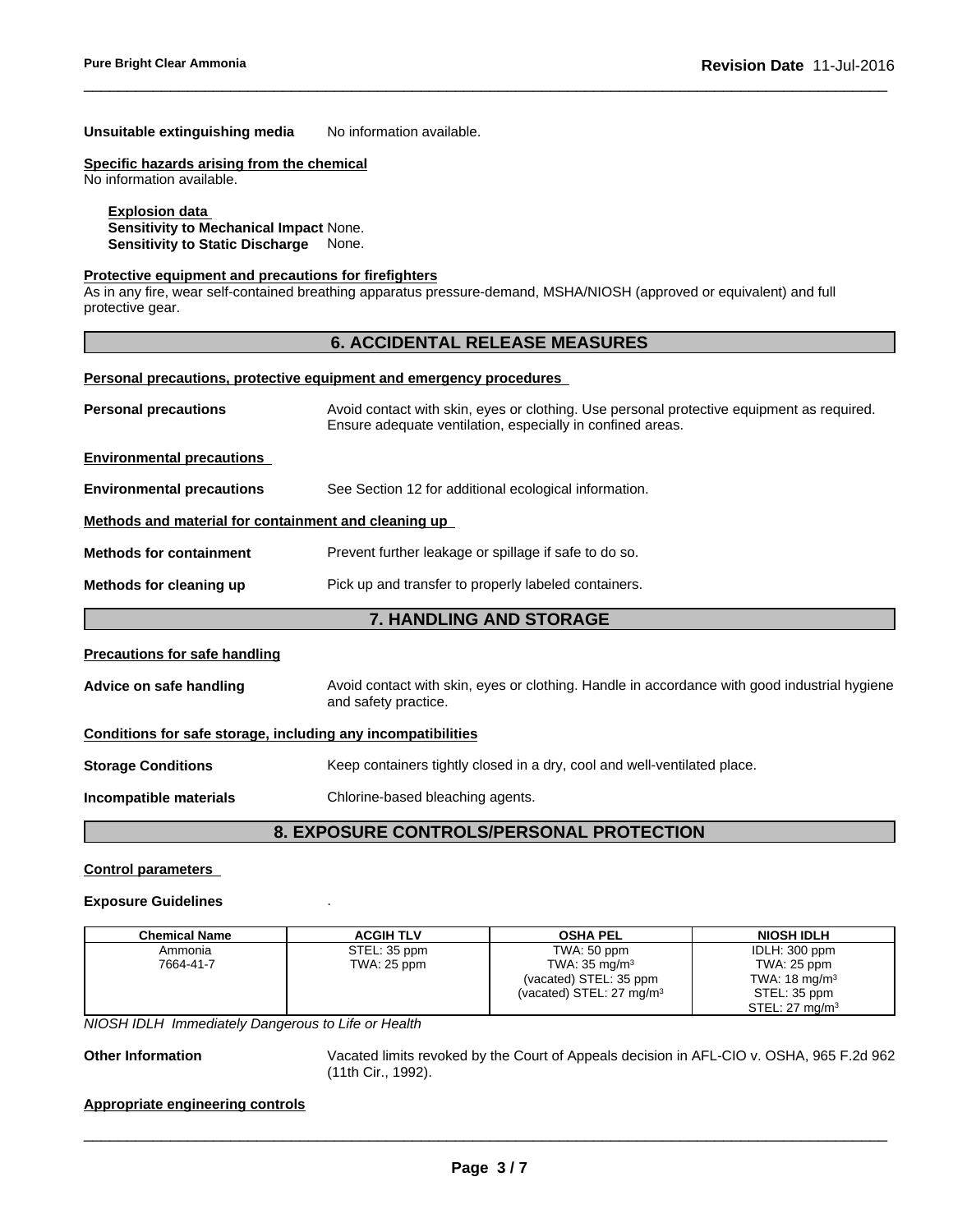| <b>Engineering Controls</b>                                           | <b>Showers</b><br>Eyewash stations<br>Ventilation systems.                                                                                                                                                                                                                                                                       |
|-----------------------------------------------------------------------|----------------------------------------------------------------------------------------------------------------------------------------------------------------------------------------------------------------------------------------------------------------------------------------------------------------------------------|
| Individual protection measures, such as personal protective equipment |                                                                                                                                                                                                                                                                                                                                  |
| <b>Eye/face protection</b>                                            | Wear safety glasses with side shields (or goggles).                                                                                                                                                                                                                                                                              |
| Skin and body protection                                              | Wear protective gloves and protective clothing.                                                                                                                                                                                                                                                                                  |
| <b>Respiratory protection</b>                                         | If exposure limits are exceeded or irritation is experienced, NIOSH/MSHA approved<br>respiratory protection should be worn. Positive-pressure supplied air respirators may be<br>required for high airborne contaminant concentrations. Respiratory protection must be<br>provided in accordance with current local regulations. |
| <b>General Hygiene Considerations</b>                                 | Handle in accordance with good industrial hygiene and safety practice.                                                                                                                                                                                                                                                           |

 $\overline{\phantom{a}}$  ,  $\overline{\phantom{a}}$  ,  $\overline{\phantom{a}}$  ,  $\overline{\phantom{a}}$  ,  $\overline{\phantom{a}}$  ,  $\overline{\phantom{a}}$  ,  $\overline{\phantom{a}}$  ,  $\overline{\phantom{a}}$  ,  $\overline{\phantom{a}}$  ,  $\overline{\phantom{a}}$  ,  $\overline{\phantom{a}}$  ,  $\overline{\phantom{a}}$  ,  $\overline{\phantom{a}}$  ,  $\overline{\phantom{a}}$  ,  $\overline{\phantom{a}}$  ,  $\overline{\phantom{a}}$ 

## **9. PHYSICAL AND CHEMICAL PROPERTIES**

## **Information on basic physical and chemical properties**

| <b>Physical state</b>               | liquid                   |                       |                          |
|-------------------------------------|--------------------------|-----------------------|--------------------------|
| Appearance                          | clear                    | Odor                  | Ammonia                  |
| <b>Color</b>                        | colorless                | <b>Odor threshold</b> | No information available |
| <b>Property</b>                     | Values                   | Remarks • Method      |                          |
| рH                                  | 11.5-12.0                |                       |                          |
| <b>Melting point/freezing point</b> | No information available |                       |                          |
| Boiling point / boiling range       | No information available |                       |                          |
| <b>Flash point</b>                  | No information available |                       |                          |
| <b>Evaporation rate</b>             | No information available |                       |                          |
| Flammability (solid, gas)           | No information available |                       |                          |
| <b>Flammability Limit in Air</b>    |                          |                       |                          |
| <b>Upper flammability limit:</b>    | No information available |                       |                          |
| Lower flammability limit:           | No information available |                       |                          |
| Vapor pressure                      | No information available |                       |                          |
| Vapor density                       | No information available |                       |                          |
| <b>Specific Gravity</b>             | $0.99 - 1.00$            |                       |                          |
| <b>Water solubility</b>             | Soluble in water         |                       |                          |
| Solubility in other solvents        | No information available |                       |                          |
| <b>Partition coefficient</b>        | No information available |                       |                          |
| <b>Autoignition temperature</b>     | No information available |                       |                          |
| <b>Decomposition temperature</b>    | No information available |                       |                          |
| <b>Kinematic viscosity</b>          | No information available |                       |                          |
| <b>Dynamic viscosity</b>            | No information available |                       |                          |
| <b>Density</b>                      | No information available |                       |                          |
| <b>Bulk density</b>                 | No information available |                       |                          |
| <b>Explosive properties</b>         | No information available |                       |                          |
| <b>Oxidizing properties</b>         | No information available |                       |                          |
| <b>Other Information</b>            |                          |                       |                          |
| Softening point                     | No information available |                       |                          |
| <b>Molecular weight</b>             | No information available |                       |                          |
| <b>VOC Content (%)</b>              | No information available |                       |                          |

## **10. STABILITY AND REACTIVITY**

**Reactivity** No data available **Chemical stability**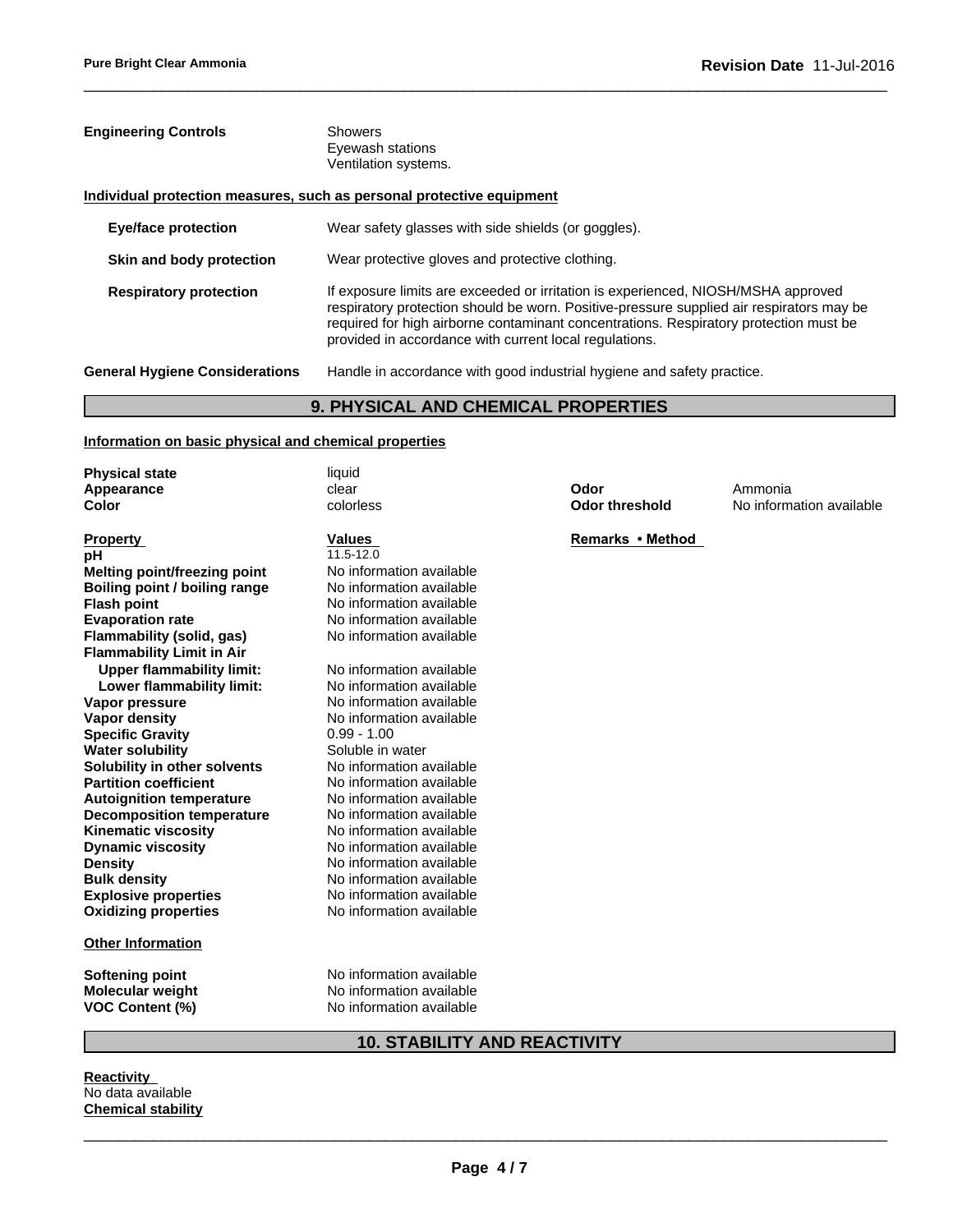Stable under recommended storage conditions. **Possibility of Hazardous Reactions** None under normal processing. **Conditions to avoid** Do not mix with other chemicals. Extremes of temperature and direct sunlight. **Incompatible materials** Chlorine-based bleaching agents. **Hazardous Decomposition Products** None known based on information supplied.

## **11. TOXICOLOGICAL INFORMATION**

 $\overline{\phantom{a}}$  ,  $\overline{\phantom{a}}$  ,  $\overline{\phantom{a}}$  ,  $\overline{\phantom{a}}$  ,  $\overline{\phantom{a}}$  ,  $\overline{\phantom{a}}$  ,  $\overline{\phantom{a}}$  ,  $\overline{\phantom{a}}$  ,  $\overline{\phantom{a}}$  ,  $\overline{\phantom{a}}$  ,  $\overline{\phantom{a}}$  ,  $\overline{\phantom{a}}$  ,  $\overline{\phantom{a}}$  ,  $\overline{\phantom{a}}$  ,  $\overline{\phantom{a}}$  ,  $\overline{\phantom{a}}$ 

## **Information on likely routes of exposure**

| <b>Inhalation</b>   | Avoid breathing vapors or mists.          |
|---------------------|-------------------------------------------|
| Eye contact         | Avoid contact with eyes. May cause burns. |
| <b>Skin contact</b> | Avoid contact with skin. May cause burns. |
| Ingestion           | May be harmful if swallowed.              |

| <b>Chemical Name</b> | Oral LD50                                | <b>Dermal LD50</b> | <b>Inhalation LC50</b>                    |
|----------------------|------------------------------------------|--------------------|-------------------------------------------|
| <b>IAmmonia</b>      | Rat.<br>$-350$<br>, ma/kc<br>$=$ $\circ$ |                    | 0000<br>Rat)<br>ppm<br>4<br>-<br>-<br>∠∪∪ |
| 17664-41-7           |                                          |                    |                                           |

## **Information on toxicological effects**

**Symptoms** No information available.

## **Delayed and immediate effects as well as chronic effects from short and long-term exposure**

| <b>Sensitization</b>          | No information available.       |
|-------------------------------|---------------------------------|
| Germ cell mutagenicity        | No information available.       |
| Carcinogenicity               | No information available.       |
| <b>Reproductive toxicity</b>  | No information available.       |
| <b>STOT - single exposure</b> | No information available.       |
| STOT - repeated exposure      | No information available.       |
| <b>Target Organ Effects</b>   | Eyes, Respiratory system, Skin. |
| <b>Aspiration hazard</b>      | No information available.       |

## **Numerical measures of toxicity - Product Information**

## **12. ECOLOGICAL INFORMATION**

## **Ecotoxicity**

Harmful to aquatic life with long lasting effects

## 0.20766% of the mixture consists of components(s) of unknown hazards to the aquatic environment

| Chemical Name | Algae/aguatic plants | Fish                                 | Crustacea                     |
|---------------|----------------------|--------------------------------------|-------------------------------|
| Ammonia       |                      | 0.44: 96 h Cyprinus carpio mg/L      | 25.4: 48 h Daphnia magna mg/L |
| 7664-41-7     |                      | LC50 0.26 - 4.6: 96 h Lepomis        | <b>LC50</b>                   |
|               |                      | macrochirus mg/L LC50 1.17: 96 h     |                               |
|               |                      | Lepomis macrochirus mg/L LC50        |                               |
|               |                      | flow-through 0.73 - 2.35: 96 h       |                               |
|               |                      | Pimephales promelas mg/L LC50        |                               |
|               |                      | 5.9: 96 h Pimephales promelas        |                               |
|               |                      | mg/L LC50 static 1.5: 96 h Poecilia  |                               |
|               |                      | reticulata mg/L LC50 1.19: 96 h      |                               |
|               |                      | Poecilia reticulata mg/L LC50 static |                               |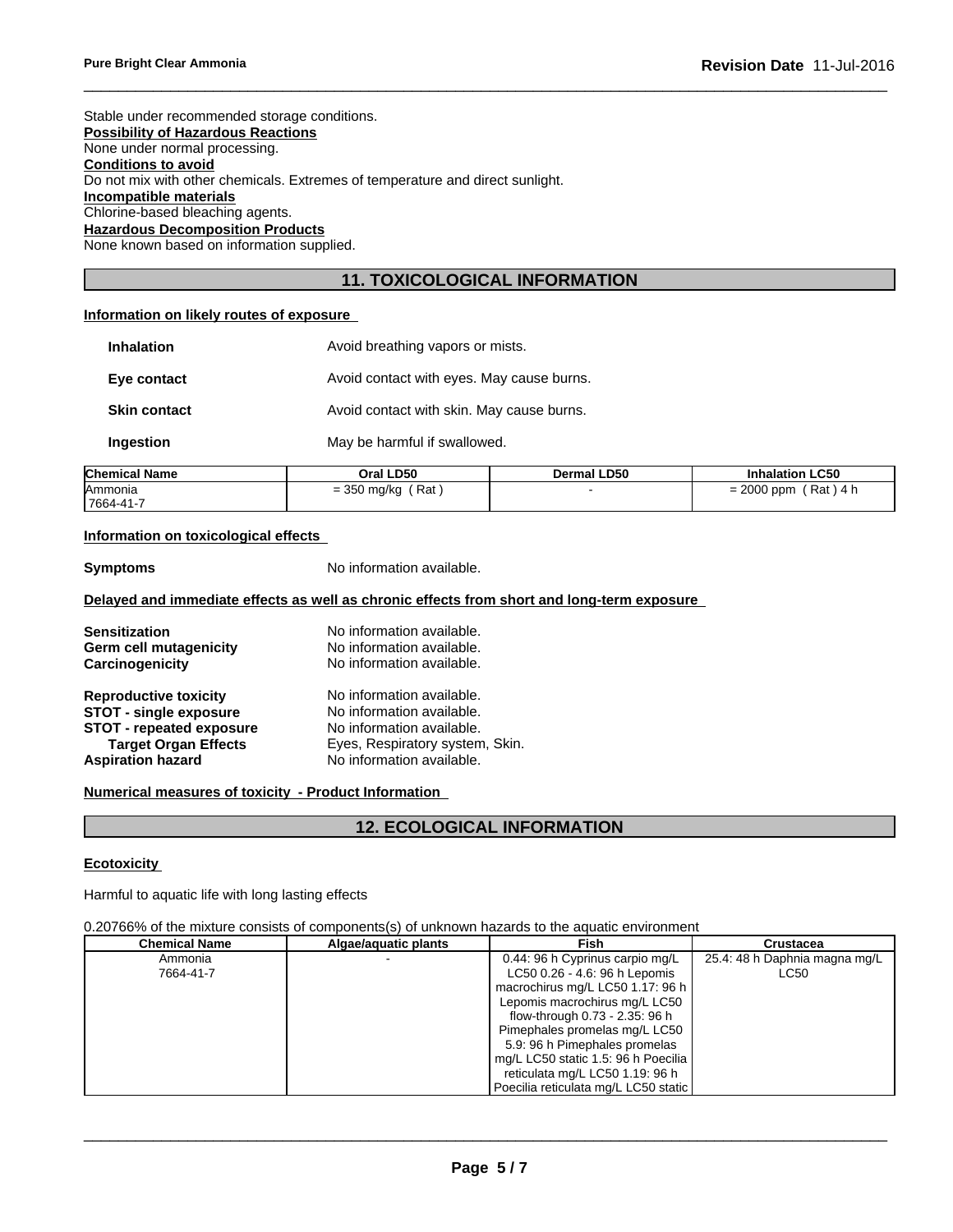## **Persistence and degradability**

No information available.

## **Bioaccumulation**

No information available.

## **Mobility**

No information available.

| <b>Chemical Name</b> | $- - -$<br>.<br>coefficient<br>. artitior |
|----------------------|-------------------------------------------|
| Ammonia              | 14<br>. .                                 |
| 7664-41-             |                                           |

 $\overline{\phantom{a}}$  ,  $\overline{\phantom{a}}$  ,  $\overline{\phantom{a}}$  ,  $\overline{\phantom{a}}$  ,  $\overline{\phantom{a}}$  ,  $\overline{\phantom{a}}$  ,  $\overline{\phantom{a}}$  ,  $\overline{\phantom{a}}$  ,  $\overline{\phantom{a}}$  ,  $\overline{\phantom{a}}$  ,  $\overline{\phantom{a}}$  ,  $\overline{\phantom{a}}$  ,  $\overline{\phantom{a}}$  ,  $\overline{\phantom{a}}$  ,  $\overline{\phantom{a}}$  ,  $\overline{\phantom{a}}$ 

**Other adverse effects** No information available

## **13. DISPOSAL CONSIDERATIONS**

## **Waste treatment methods**

| <b>Disposal of wastes</b>     | Disposal should be in accordance with applicable regional, national and local laws and<br>regulations. |
|-------------------------------|--------------------------------------------------------------------------------------------------------|
| <b>Contaminated packaging</b> | Do not reuse container. Dispose of in accordance with federal, state and local regulations.            |

## **14. TRANSPORT INFORMATION**

| <b>DOT</b>  | Not regulated |
|-------------|---------------|
| <b>IATA</b> | Not regulated |
| <b>IMDG</b> | Not regulated |

## **15. REGULATORY INFORMATION**

| <b>International Inventories</b> |          |  |
|----------------------------------|----------|--|
| TSCA                             | Complies |  |
| <b>DSL/NDSL</b>                  | Complies |  |

**Legend:** 

**TSCA** - United States Toxic Substances Control Act Section 8(b) Inventory **DSL/NDSL** - Canadian Domestic Substances List/Non-Domestic Substances List

## **US Federal Regulations**

## **SARA 313**

Section 313 of Title III of the Superfund Amendments and Reauthorization Act of 1986 (SARA). This product contains a chemical or chemicals which are subject to the reporting requirements of the Act and Title 40 of the Code of Federal Regulations, Part 372

| <b>Chemical Name</b>                  | <b>SARA 313 - Threshold Values %</b> |  |
|---------------------------------------|--------------------------------------|--|
| Ammonia - 7664-41-7                   | 1.0                                  |  |
| <b>SARA 311/312 Hazard Categories</b> |                                      |  |
| Acute health hazard                   | Yes                                  |  |
| <b>Chronic Health Hazard</b>          | No                                   |  |
| Fire hazard                           | No                                   |  |
| Sudden release of pressure hazard     | No                                   |  |
| <b>Reactive Hazard</b>                | No                                   |  |